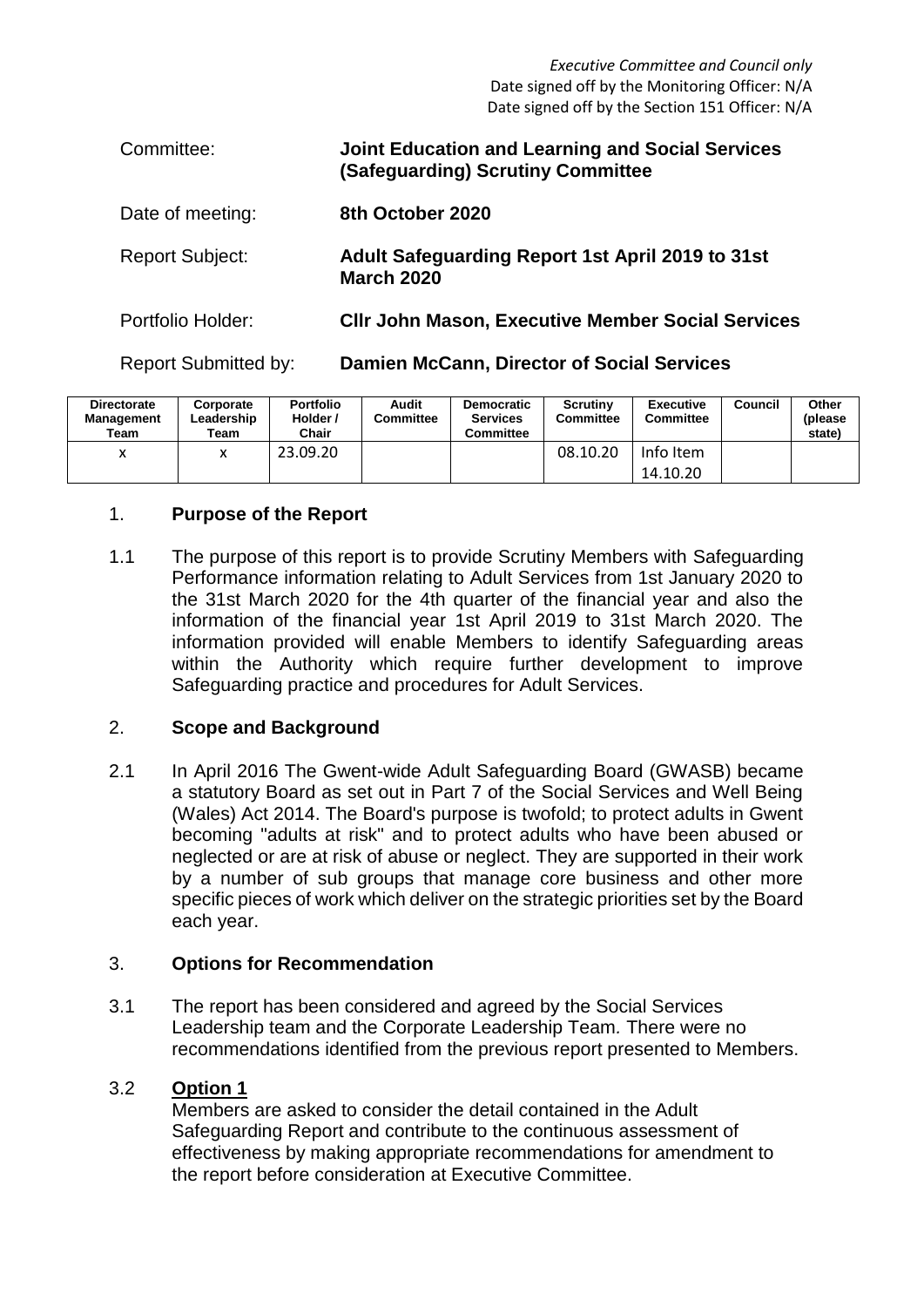# **Option 2**

Accept the report as provided.

- 4. **Evidence of how does this topic supports the achievement of the Corporate Plan / Statutory Responsibilities / Blaenau Gwent Well-being Plan**
- 4.1 The Social Services and Well-being (Wales) Act 2014 places a statutory duty on all local authorities to produce an annual report on the discharge of its social services functions.
- 4.2 The Council's Corporate Plan sets out the Council's priorities for 2018-2022- This will help support the Corporate plan by implementing effective safeguarding arrangements to prevent adults becoming at risk by identifying and promoting preventative work.

### 5. **Implications Against Each Option**  *Risk including Mitigating Actions*

The Directorate Risk Register identifies safeguarding as high risk and is therefore monitored as part of the quarterly report of the Director of Social Services via the business planning process for each option. The Directorate Risk Register includes what actions have been taken to mitigate these risks and is reviewed on a regular basis.

# 5.1 *Impact on Budget*

Confirmation has been received from Welsh Government and the RPB that the Integrated Care Funding (ICF) has been approved for a further 12 months from the 1st April 2021 and it is hopeful this will continue to fund the support worker post put in place.

#### 5.2 *Legal*

The Social Services and Well-being (Wales) Act came into force on 6 April 2016. The Act provides the legal framework for improving the well-being of people who need care and support, and carers who need support, and for transforming social services in Wales.

#### 5.3 *Human Resources*

There are no human resources implications attached to this report.

# 6. **Supporting Evidence**

#### 6.1 *Performance Information and Data*

Performance and data is provided within the report.

6.2 The number of reports received of an 'adult suspected of being at risk' during the given period was 136. The total number of referrals for 2019/2020 was 540. This is a significant increase on the referrals from 2018/19 where there were 491. This could be related to a particular home where the medication process was changed to an electronic system and there were some difficulties within the system and the staff using it which resulted in a number of referrals for that care home. This was addressed accordingly and is described in more detail in point 6.4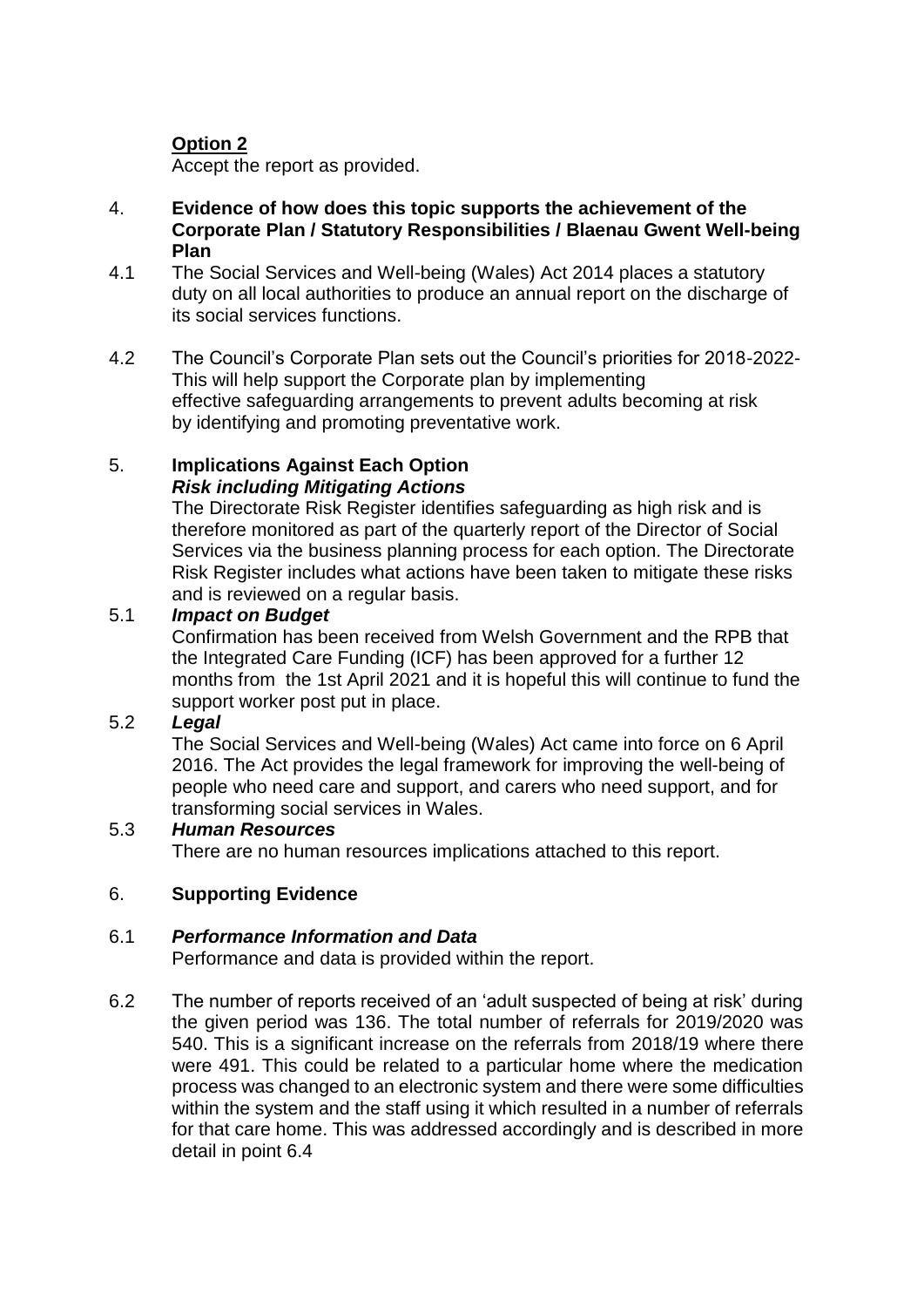| Number of reports of an adult suspected of being at<br>risk received during the fourth quarter of 2019/2020<br>1st January to 31 <sup>st</sup> March 2020 | 136 |
|-----------------------------------------------------------------------------------------------------------------------------------------------------------|-----|
| Number of reports of an adult suspected of being at<br>risk received during 2019/2020<br>  1st April 2019 – 31st March 2020                               | 540 |

6.3 The number of referrals received within the different categories of abuse or neglect are shown below. It should be noted that concerns about more than one type of abuse can be reported within the same referral. As in previous years the most referrals are received for females over the age of 65. This is a national trend. The category of abuse most reported is one of neglect and the least reported is sexual which has been the situation for last three years.

|                             |                    | Age 18-<br>64  | $Age - 65$<br>and over | Age 18-<br>64  | $Age - 65$<br>and over |
|-----------------------------|--------------------|----------------|------------------------|----------------|------------------------|
| Category of<br>Abuse        | Gender             | 01/01/20       | 01/01/20               | 01/04/19       | 01/04/19               |
|                             |                    | 31/03/20       | 31/03/20               | 31/03/20       | 31/03/20               |
|                             | Male               | 9              | 5                      | 30             | 22                     |
| Physical                    | Female             | 13             | 13                     | 47             | 61                     |
|                             | Transgender        | 1              | $\overline{0}$         | $\overline{0}$ | $\overline{0}$         |
| Sexual                      | Male               | $\overline{0}$ | $\overline{0}$         | $\overline{2}$ | $\overline{2}$         |
|                             | Female             | $\overline{4}$ | 3                      | 16             | 5                      |
|                             | Male               | $\overline{7}$ | 3                      | 20             | 21                     |
| Emotional<br>/Psychological | Female             | 10             | 13                     | 39             | 41                     |
|                             | Transgender        | 1              | $\overline{0}$         | $\overline{0}$ | $\overline{0}$         |
| Financial                   | Male               | $\overline{7}$ | 5                      | 29             | 13                     |
|                             | Female             | 8              | $\overline{7}$         | 24             | 33                     |
|                             | Male               | 5              | 17                     | 32             | 68                     |
| Neglect                     | Female             | 6              | 29                     | 35             | 115                    |
|                             | Transgender        | 1              | $\overline{0}$         | $\overline{0}$ | $\overline{0}$         |
|                             | <b>Male</b>        | 18             | 28                     | 89             | 109                    |
| <b>Total</b>                | <b>Female</b>      | 31             | 59                     | 115            | 226                    |
|                             | <b>Transgender</b> | $\bf{0}$       | $\bf{0}$               | 1              | $\bf{0}$               |
|                             | <b>Total</b>       | 49             | 87                     | 205            | 335                    |

6.4 Referrals of domestic abuse are captured as part of the data return for the Welsh Government.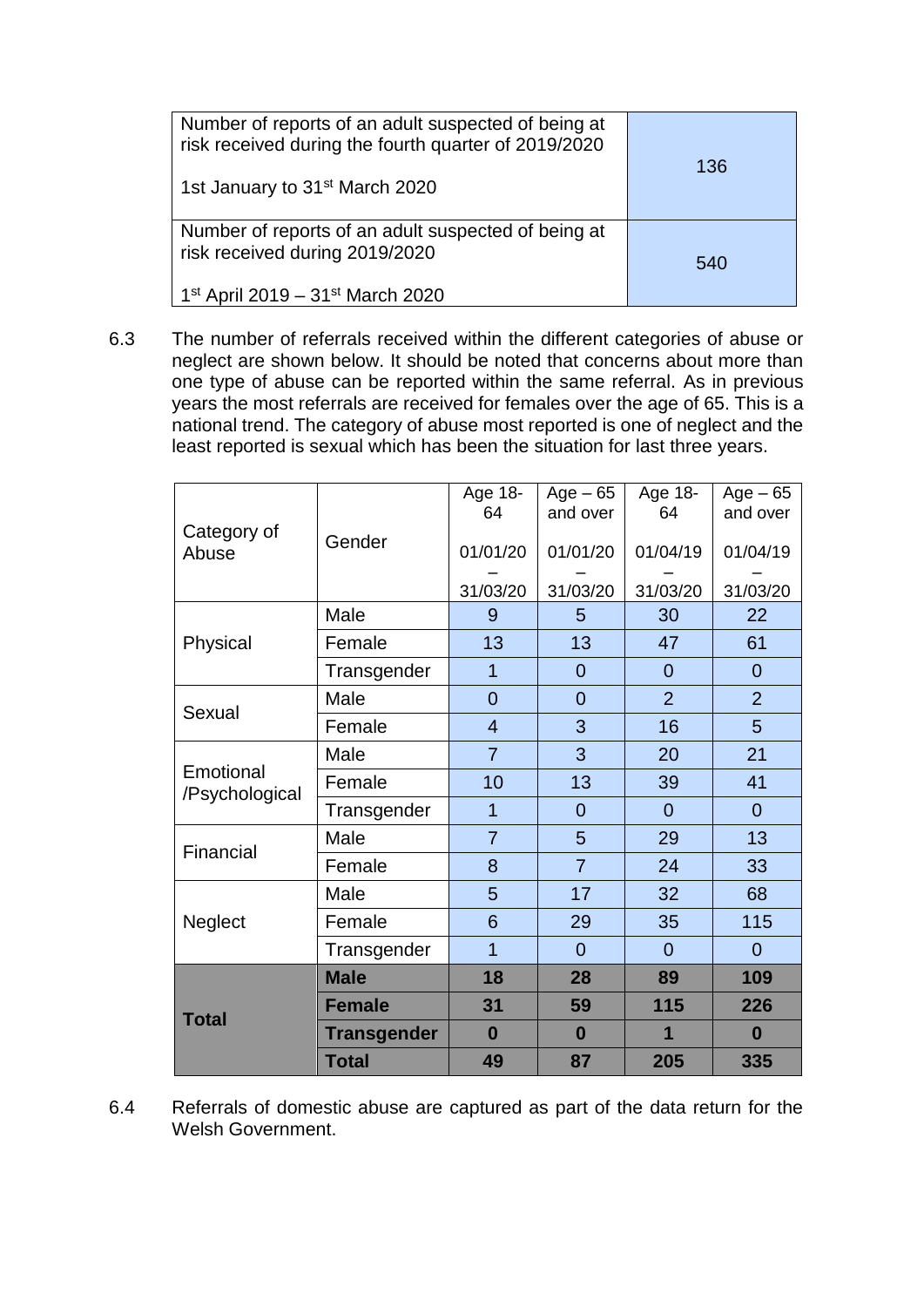|          |        |      | Age 18-64                | $Age-65$<br>and over     | Age 18-64                | Age – 65<br>and over     |
|----------|--------|------|--------------------------|--------------------------|--------------------------|--------------------------|
|          |        |      | $01/01/20 -$<br>31/03/20 | $01/01/20 -$<br>31/03/20 | $01/04/19 -$<br>31/03/20 | $01/04/19 -$<br>31/03/20 |
|          |        | Male | 3                        |                          |                          |                          |
| Domestic | Female |      |                          | 37                       | 23                       |                          |

6.4.1

Each of the five local authorities have different structures in place to respond to concerns about domestic violence, however GWASB partner agencies are represented on local and regional domestic abuse forums. There are strong links between practitioners in safeguarding and domestic abuse fields of practice and domestic abuse training is available and is well attended by all agencies across Gwent in a variety of formats. As discussed in previous years Blaenau Gwent have secured a seconded post, funded through ICF, from

6.4.2 Cyfannol and the support worker is based within safeguarding and IAA.

The place where the alleged abuse occurred can be seen in the table below. The majority of referrals were split between the alleged abuse taking place in the persons own home The alleged perpetrators in these cases could be paid carers going into the home or friends and family or within a care setting including a health environment - this could be residential, nursing or respite care and again the alleged perpetrators could be paid carers, family and/or other service users.

| Place alleged abuse or neglect<br>occurred | Total<br>$01/01/20 -$<br>31/03/20 | Total<br>$01/04/19 -$<br>31/03/20 |  |
|--------------------------------------------|-----------------------------------|-----------------------------------|--|
| Own Home                                   | 64                                | 242                               |  |
| Community                                  |                                   | 38                                |  |
| <b>Care Home Setting</b>                   | 54                                | 222                               |  |
| <b>Health Setting</b>                      | 5                                 | 14                                |  |
| <b>Other</b>                               | 6                                 | 24                                |  |
| Total                                      | 136                               | 540                               |  |

<sup>6.4.3</sup>

Safeguarding is an important part of the commissioning function and requires a substantial resource commitment from the Commissioning Team who provide crucial information in respect of commissioned services and providers which contributes to informed decision making in relation to safeguarding cases. A member of the Commissioning Team attends every strategy meeting held for commissioned services to offer advice, guidance and perspective. The Contracts and Commissioning Team Manager and the three Contract Monitoring Officers are all fully trained non-criminal investigators and undertake investigations independently or jointly with colleagues depending on the complexity and size of the investigation, or, with health colleagues if there are nursing issues involved. Whether referrals progress to strategy meetings and/or investigation, or are closed down as inappropriate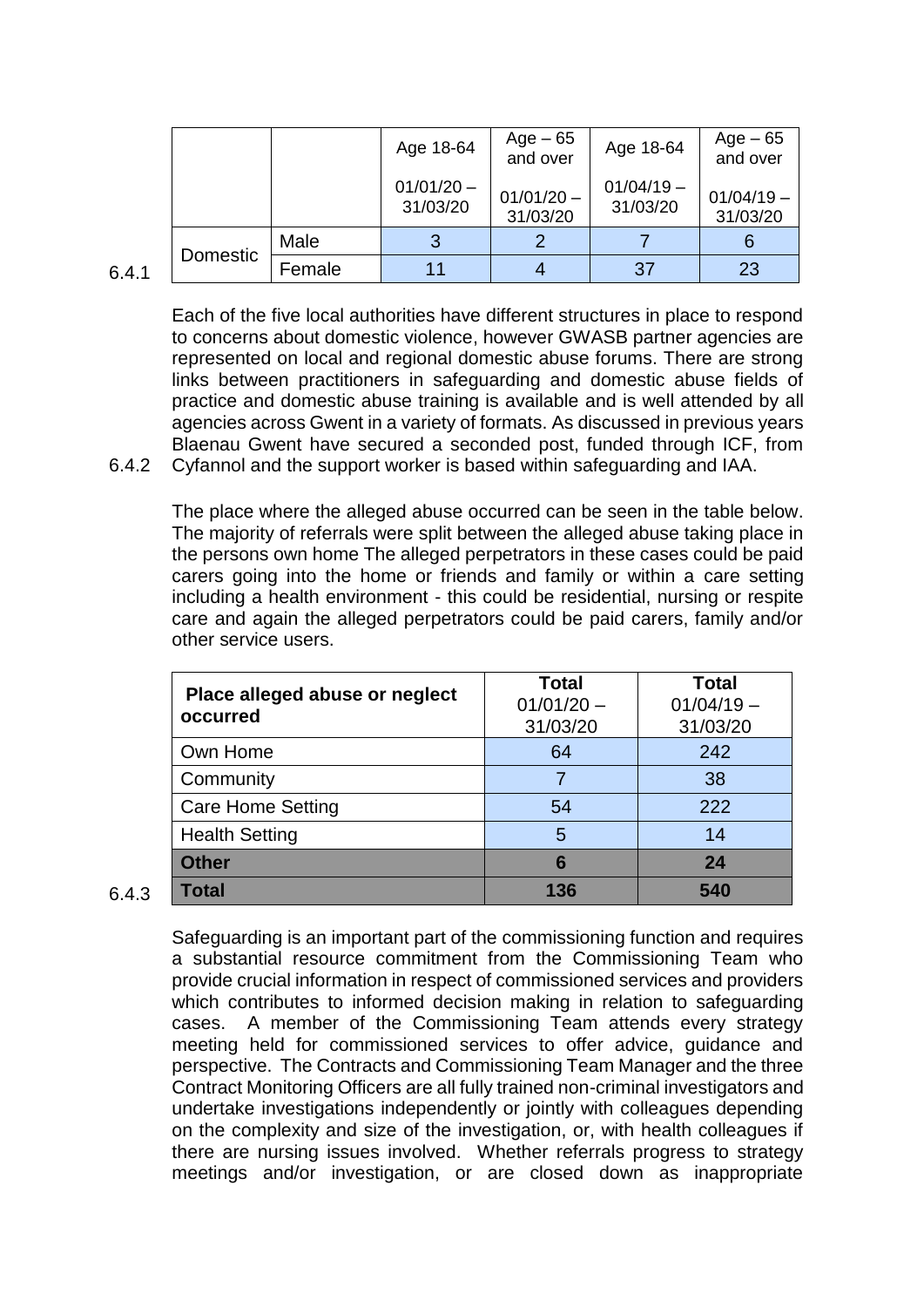safeguarding referrals, there is very often some preliminary investigation work and/or recommendations / performance issues with providers to be acted upon and followed up by the Commissioning Team. During the 2<sup>nd</sup> quarter we received a high volume of Care home referrals (79 in total) with one nursing home submitting 31 in relation to system errors in the ordering and recording of medication for residents. As a result of this a systems audit was undertaken by health which led to improvements being implemented by the Care home around their current operating and IT systems. Following a joint investigation of the 31 referrals received there was no significant harm to the residents and

6.4.4 they had all received their correct medication.

> The persons alleged responsible for the abuse are broken down in the table below. Paid employees being alleged perpetrators for 30 in quarter 4 and a total of 172 in the year. 47 being a relative or friend in quarter 4 and a total of 154 in the year. The previous year showed similar figures with 171 referrals where the alleged perpetrator was a paid employee and 128 family/friend. To progress the referral consent is needed from the alleged victim, but that consent can be overridden when a paid employee is the alleged perpetrator. In the domestic abuse cases a high proportion of alleged victims do not consent to the referral progressing through safeguarding. These referrals are submitted to the Police for further action.

| Person alleged responsible                                                                                                                                   | <b>Total</b><br>$01/01/20 -$<br>31/03/20 | Total<br>$01/04/19 -$<br>31/03/20 |
|--------------------------------------------------------------------------------------------------------------------------------------------------------------|------------------------------------------|-----------------------------------|
| Paid Employee                                                                                                                                                | 30                                       | 172                               |
| Relative / Friend                                                                                                                                            | 47                                       | 154                               |
| Volunteer / Unpaid employee                                                                                                                                  | 0                                        | 1                                 |
| Other service user                                                                                                                                           | 16                                       | 50                                |
| Other                                                                                                                                                        | 1                                        | 8                                 |
| Unknown - no specific individual<br>identified on the duty to report due to the<br>nature of the service settings i.e.<br>unwitnessed fall by a service user | 42                                       | 155                               |
| <b>Total</b>                                                                                                                                                 | 136                                      | 540                               |

6.5 The referrals received are from a variety of sources, as listed in the table below. The majority of the referrals were submitted from provider agencies. This is a trend every year.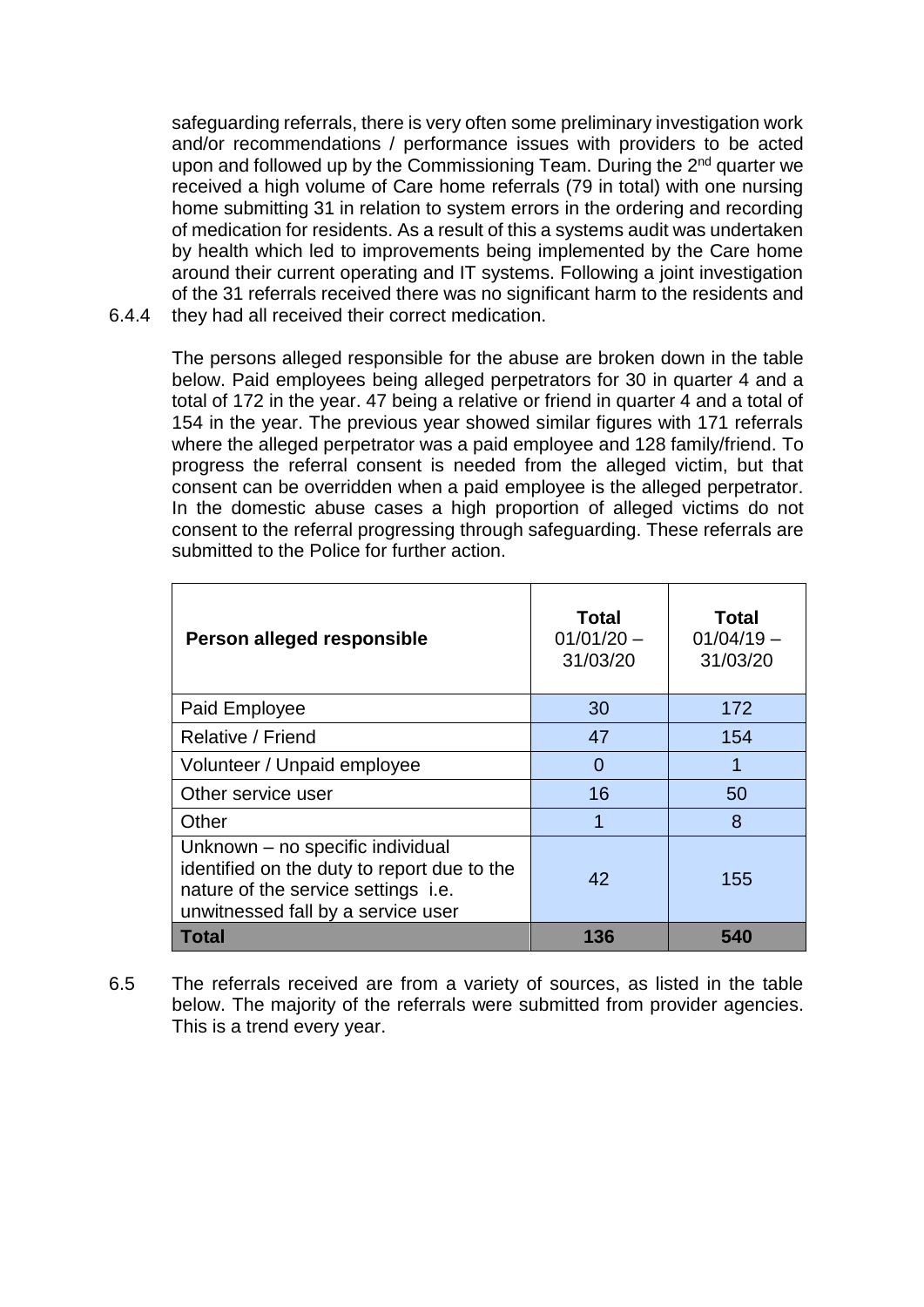| <b>Source of Referral</b> | <b>Total</b><br>$01/01/20 -$<br>31/03/20 | <b>Total</b><br>$01/04/19 -$<br>31/03/20 |
|---------------------------|------------------------------------------|------------------------------------------|
| Self-reported             | 0                                        | 0                                        |
| Relative / friend         | 0                                        | $\overline{2}$                           |
| Local authority           | 32                                       | 130                                      |
| Police                    | 3                                        | 11                                       |
| Local health board        | 10                                       | 60                                       |
| Independent hospital      | 0                                        | $\Omega$                                 |
| Ambulance service         | 3                                        | 10                                       |
| Care regulator            | 0                                        |                                          |
| Provider agency           | 69                                       | 260                                      |
| Probation                 | 0                                        |                                          |
| Third sector              | 15                                       | 46                                       |
| Advocate                  | 0                                        | $\Omega$                                 |
| Other                     | 4                                        | 19                                       |
| <b>Total</b>              | 136                                      | 540                                      |

#### 6.6 **Updates on the achievements and progress on the strategic development plans during 2019/2020 and beyond:**

- The All Wales New Safeguarding procedures were launched in November 2019
- Development of training resources and to revise the current documentation to support implementation of the new Safeguarding Procedures has commenced and an Independent Provider has been commissioned to deliver training in the New Year.
- In response to the follow up review of the corporate arrangements for safeguarding by Wales Audit Office (WAO) which was presented to Corporate Overview Scrutiny Committee on the 12<sup>th</sup> February 2020 a working group has been set up and an action plan developed to address the recommendations required.

#### **Response to the Pandemic**

- Gwent Safeguarding Board has produced a strategic response to ensure that safeguarding remains everybody's business whilst our partner agencies, citizens and services cope with the Covid-19 pandemic.
- Gwent Safeguarding Board continue to support partner agencies and practitioners, at this time, as they perform their safeguarding duties to ensure that the safeguarding of children, young people and adults at risk remains at the forefront of our work.
- Safeguarding has been critical through the pandemic with all safeguarding staff in Adults working from home to maintain an essential service.
- $\bullet$  The new policy was implemented from April 6<sup>th</sup> 2020, however, due to the difficulties in these unprecedented times face to face training was put on hold until further notice, safeguarding training via eLearning is still available.